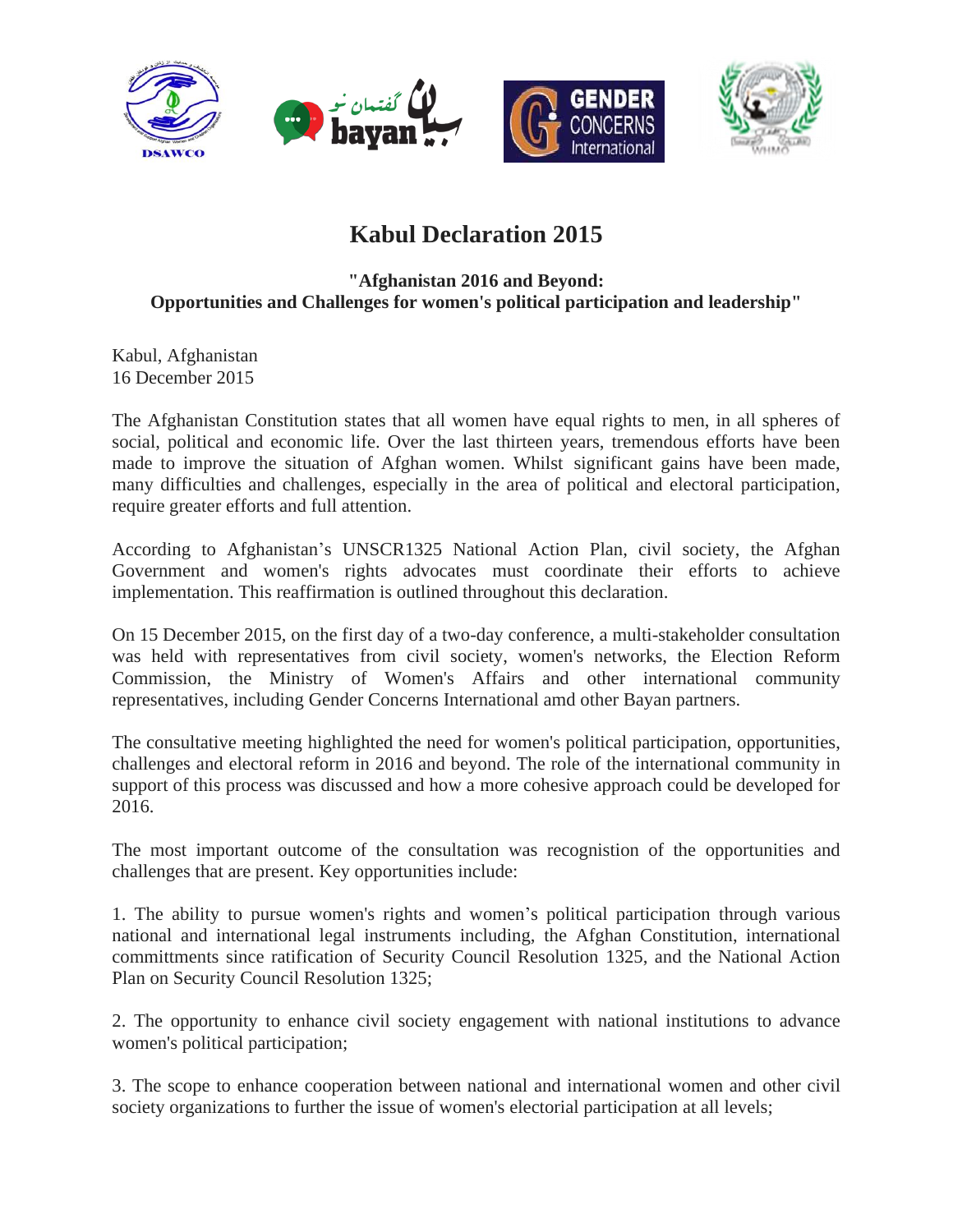

4. The chance to encourage and develop the emergence of a new generation of Afghan youth to espouse modern values and democracy;

5. To take firm actions to appoint women in key leadership positions within various Ministries, Departments, provincial bodies and embassies.

6. Ensure positive discrimination in relation to gender-focused electoral reforms.

Some of the major challenges addressed during this multi-stakeholder consultation were:

- The position of women within traditional belief structures
- The current state of weak democratic practices
- The low levels of female candidacy
- An unpredictable security environment
- The lack of ratifiaction of international instruments into domestic legislation e.g. the Convention on the Elimination of Violence against Women

Based on these discussions, the aforementioned attendees present the following recommendations:

1. We *call upon* the Government to honor its commitment to implement the 1325 National Action Plan in its full spirit. Moreover, the Government should adhere to its committment of strengthening women's participation in governance and decision-making at the leadership level.

2. To ensure the neautrality and independence of the Election Reform Commission and allow it to fulfill its mandate. The process of election reform should be completed promptly to allow elections to occur in 2016, in respecting the legitimacy of institutions.

3. Women and other civil society organisations should conduct further awareness-raising programs amongst government bodies and the general population to ensure greater political participation of women. This will assist in challenging traditional structures and will support women to claim their right to political representation.

4. We *call upon* the Government to swiftly bring about gender inclusive electoral reform to allow for full and effective gender representation.

5. We *emphasise the need* for the international community to continue to work towards supporting national and international organisations to protect the rights of women.